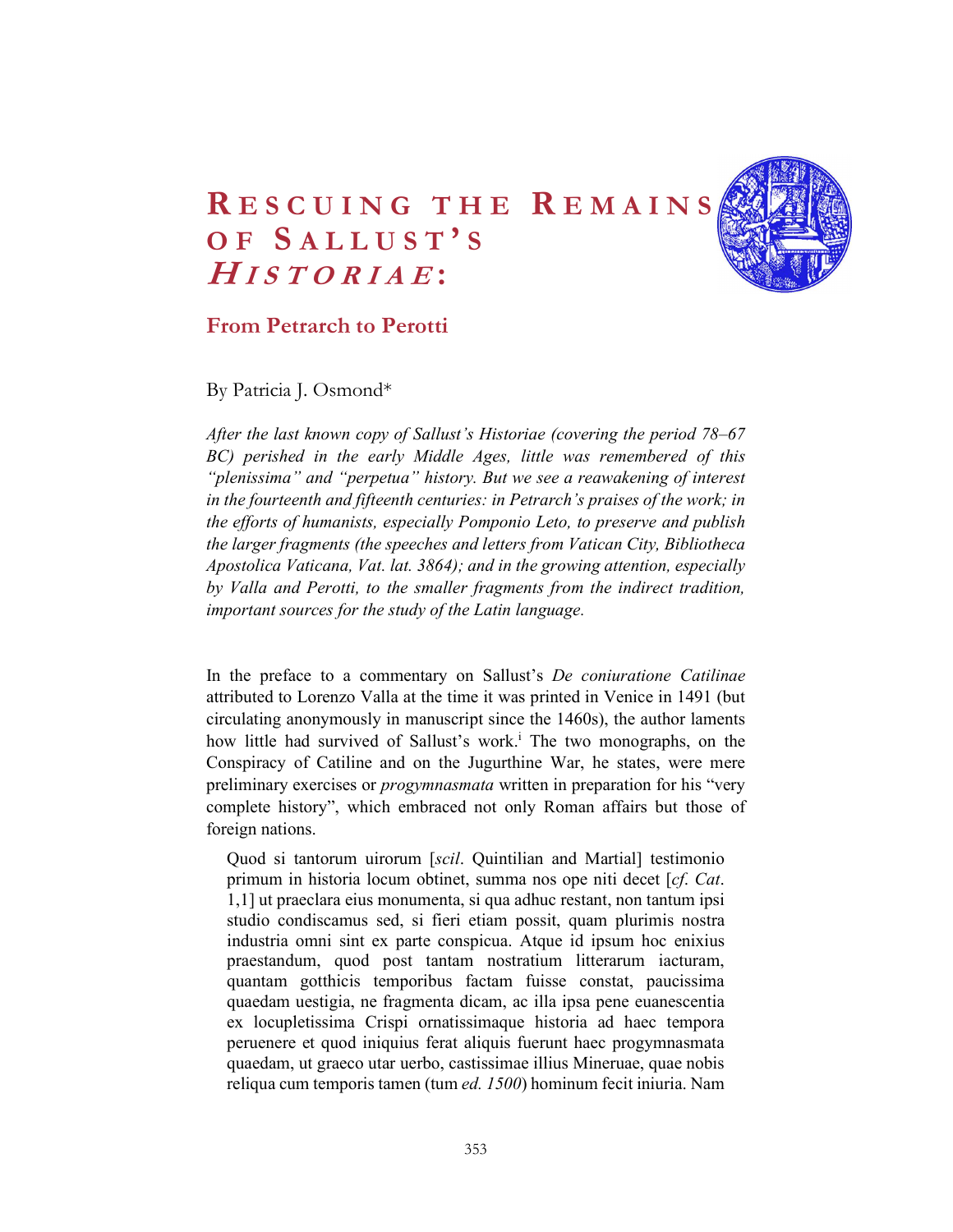quod plenissimam Crispus scripserit historiam, quae non res Romanas solum sed externarum etiam gentium sit complexa, abunde constat, uerum a Catilinae coniuratione, quasi ingenii experientiam daturus, eam uideri potest auspicatus, quod et ipsum operis proemium haud dubie demonstrat, cui ad stili consummationem credibile est Iugurthae bellum subiecisse. Sed quanti illa momenti fuerint, quae prorsus interiere, ex iis quae hodie exstant facilis est coniectura, quippe cum nulla possit uirtus in historia elucere, quum non in hac uel illa meditatione facile recognoscas, sed quo eius sunt uirtutes altiores minusque uulgo proxime, eo maiore nobis studio, ut dixi, est nitendum, ne illae nostra uel inertia uel negligentia diutius in obscuro sint.<sup>1</sup>

But if by the testimony of such great men [scil. Quintilian and Martial] he [Crispus] holds the first place in history, it is fitting that we strive with all our might so that his splendid literary works, if any survive until now, not only we ourselves may learn with zeal, but, if that can even be done, they may be known in part to as many as possible through our effort. And this above all must be strenuously carried out for this reason, that after such a great loss to our letters – how great it was during the Gothic times is evident – very few remains, as it were, lest I say fragments, and those indeed nearly vanishing, have reached these times out of the very eloquent and rhetorically embellished history of Crispus and, what someone may feel even more adversely, these were certain preliminary exercises, to use the Greek word, of that most chaste Minerva, relics that the injustice both of time and of men has made for us. For the fact that Crispus wrote a very full history, which encompasses not only Roman affairs but those of foreign nations, is abundantly clear; however, he can seem to have started this with the conspiracy of Catiline, as if to give a trial of his talent – as even the proem of his work undoubtedly shows – to which work, in order to perfect his style, he attached the Jugurthine War.

<sup>\*</sup>This essay reconsiders and elaborates upon a paper presented at the XXV Congresso Internazionale di Studi Umanistici, Sassoferrato, 30 June–3 July 2004, at the kind invitation of Marianne Pade and Geoffrey Eatough. I am grateful to Marianne for many stimulating and fruitful discussions in the past years on Sallust and the Pomponiani, and to Robert Ulery and the Editors of this volume for their helpful comments and contributions. – Sallustius Crispus 1491. The incipit reads: "Laurentii Vallensis in C. Crispi Sallustii Catilinarium Commentarii". On the question of Valla's authorship, see Osmond 2005. On the publisher of the 1491 edition, Antonio Moretto (or Moreto), see Monfasani 1988, especially 16–17 and Appendix II, Osmond and Sandal 2008, 231–250 and Pade 2021.

<sup>&</sup>lt;sup>1</sup> In this and the following transcriptions of Latin passages I have retained the spelling but capitalized proper nouns and regularized the punctuation. The text follows that published in the Appendix to Osmond 2005, based, with minor editorial changes, on that in Osmond and Ulery 2003, 237–238 ("Version A").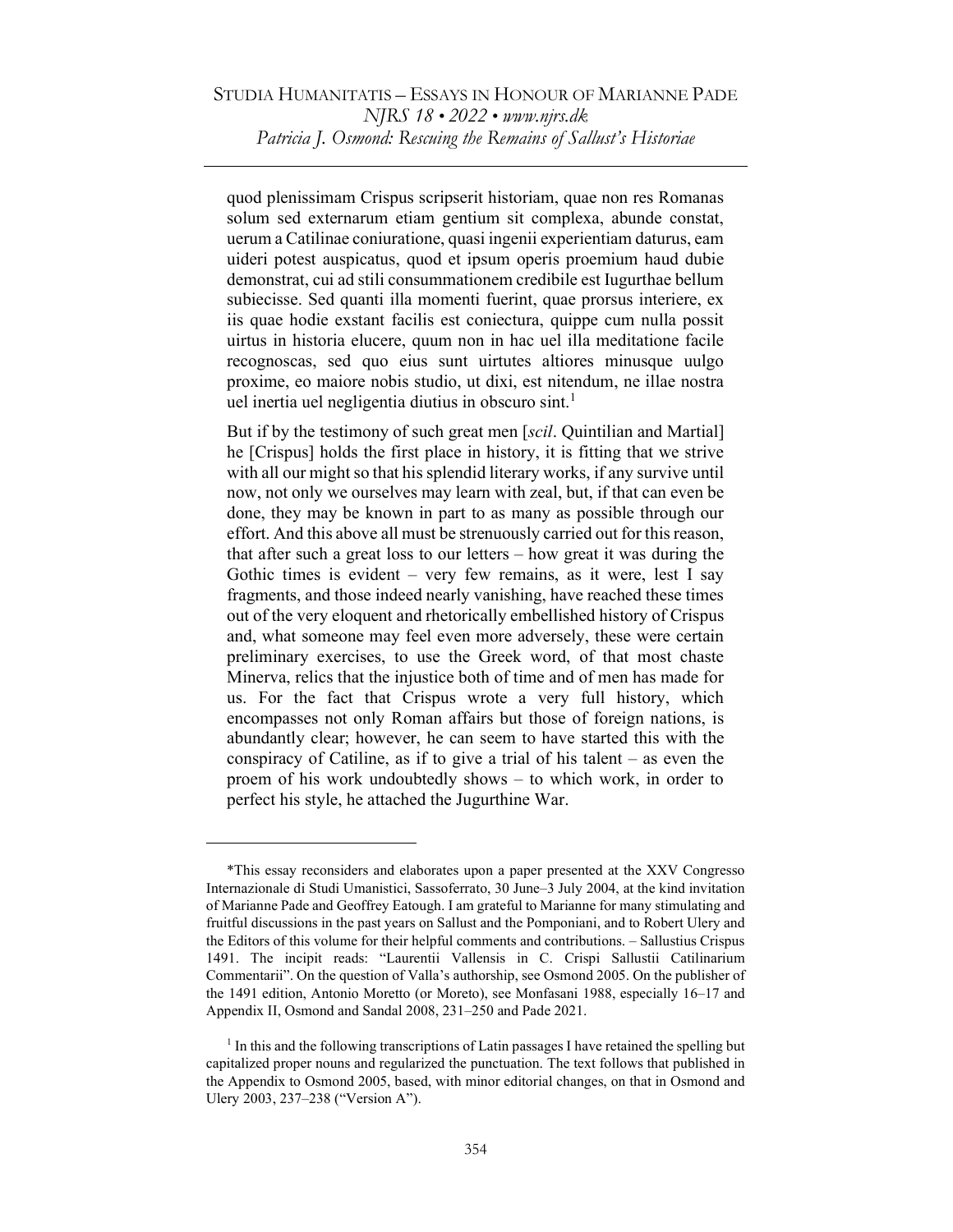Other humanists of the Quattrocento were also deploring the loss of Sallust's history. In the preface to his Paris c. 1477 edition of Sallust, Beroaldus the Elder complains of the great misfortune that the Latin language has suffered from the loss of these books: "Et magnam profecto iacturam passa est latina lingua deperditis Salustii libris quibus gesta Romanorum complectebantur" (And indeed the Latin language was greatly diminished when Sallust's books containing the history of the Romans were lost).<sup>2</sup> Paolo Pompilio, pupil of Pomponio Leto and later fellow teacher at the Studium Urbis, remarks in the proem to his commentary on the *Catilina* (c. 1481) that Sallust had written a "perpetua historia" ("continuous history") but that this had been lost due to the fault of the times. $3$ 

Sallust's two monographs, the De coniuratione Catilinae (or Bellum Catilinae) and De bello Iugurthino (or Bellum Iugurthinum), had been a fixed part of the arts curriculum from late antiquity through the Middle Ages, and they remained part of the canon of Latin texts throughout the Renaissance, and beyond. In the course of the fifteenth century the number of manuscripts of these two monographs grew to more than 500.<sup>4</sup> The *Historiae*, however, composed of five books in annalistic format, covering the period from 78 BC (following the abdication of Sulla) to 67 BC (the Gabinian Law), survived only in fragments of varying length and provenance. The parts saved through direct manuscript tradition include a set of orations and letters in a late ninthcentury florilegium (now BAV, Vat. lat. 3864), originally copied at Corbie; parts of eight leaves from the fifth-century Fleury manuscript (now divided between BAV, Reg. lat. 12838, Orléans, Médiathèque municipale 192 and Berlin, Staatsbibliothek Preußischer Kulturbesitz, lat. 4º 364); the fourthcentury Vienna fragment (Vienna, Österreichische Nationalbibliothek, P. Vindob. L 117); and two second/third(?)-century papyrus fragments (Manchester, The John Rylands Library, Papyrus III 473 and Oxford, Sackler Library, P. Oxy. 68 6B.20/L (10-13)a). Far more numerous, though often quite small, are the remains transmitted indirectly through some 500 quotations and references in  $c$ . 46 authors, of whom the most important are grammarians and commentators of the fourth to sixth centuries: Nonius, Servius, Arusianus Messius, Donatus and Priscianus.<sup>5</sup>

<sup>2</sup> Sallustius Crispus [not after 1478].

<sup>&</sup>lt;sup>3</sup> Rome, Biblioteca Angelica, 1351; see Osmond & Ulery 2003, 244–245. On Pietro Paolo Pompilio, see Gottschalck 2020 and for his Vita Sallustii, Osmond 2015, 45–46 and Appendix, 55–56.

<sup>4</sup> Reynolds 1983, vii and Sallustius Crispus 1991, vi.

<sup>&</sup>lt;sup>5</sup> See in particular Sallustius Crispus 1992, 610, and for a fuller discussion of the various sources of the indirect tradition and survey of the editions of the Historiae, La Penna 2015, "Prolegomena", 1–42.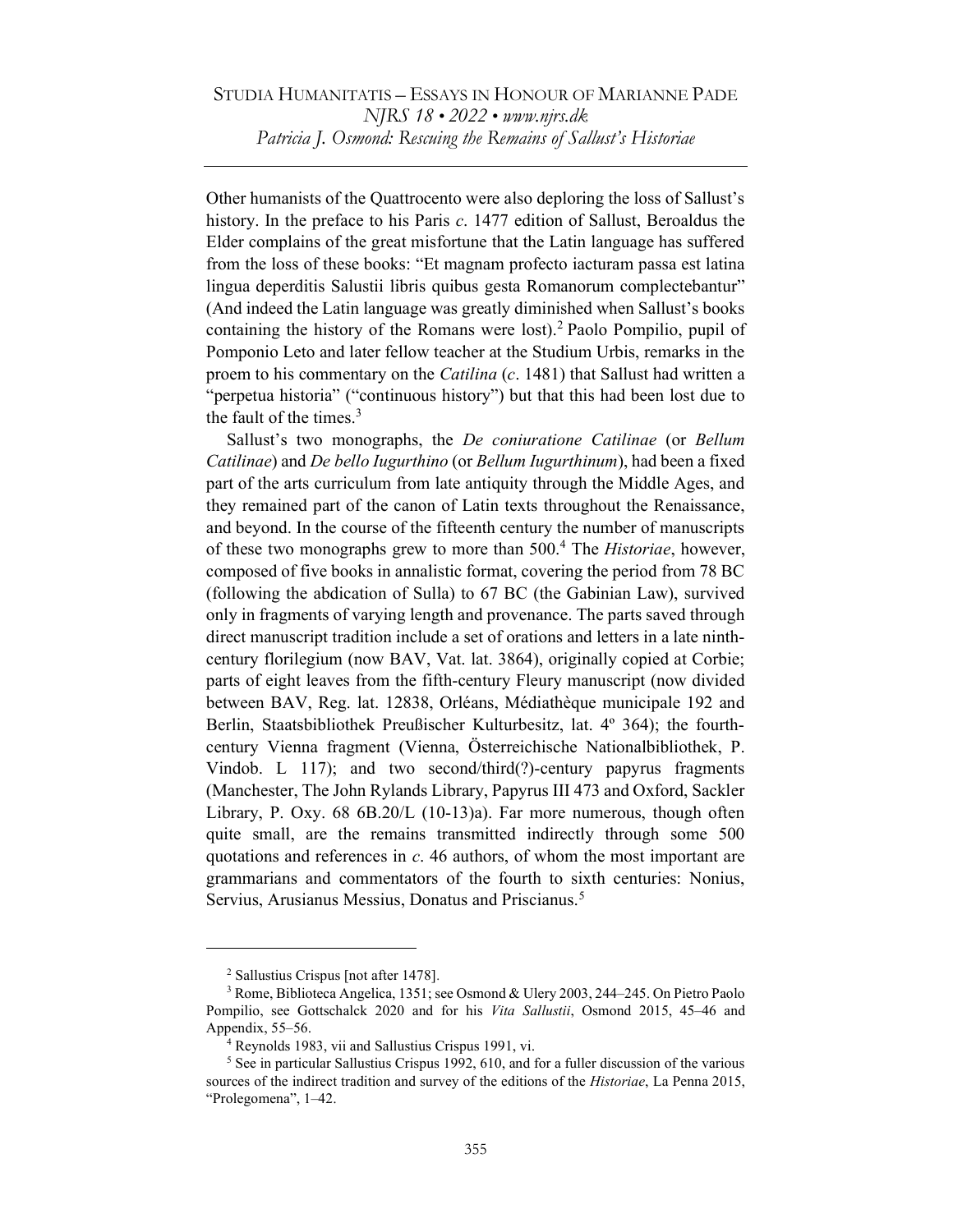## STUDIA HUMANITATIS – ESSAYS IN HONOUR OF MARIANNE PADE NJRS 18 • 2022 • www.njrs.dk Patricia J. Osmond: Rescuing the Remains of Sallust's Historiae

During the Middle Ages the very knowledge of the Historiae nearly vanished. Most of the accessus, including a popular thirteenth-century introduction to a commentary later attributed to Ognibene da Lonigo, mention only the monographs.<sup>6</sup> On the few occasions in which the work is cited, little or no reliable information is offered. The accessus to Munich, Bayerische Staatsbibliothek, Clm 14477 (part I), dated to the eleventh century, states simply that Sallust, having decided to abandon a public career, took up the writing of history: "retraxit se ad studium et complures historias composuit. De quibus tamen non utimur ulla, nisi catilinaria et iugurthina" (he returned to his studies and composed several histories, concerning which, however, we don't use any other than the Catilinaria and Iugurthina). The author of the *accessus* to BAV, Vat. lat. 9991, dated to the second half of the twelfth century, tells us that the work contained the complete history of the Romans in 10 volumes: "Et comprehendit omnes historias Romanorum decem uoluminibus." But this number was multiplied tenfold in the accessus to a thirteenth-century manuscript, Munich, BSB, Clm 19480, which reports that the *Historiae* had contained 100 (!) books, and that it was, in fact, its prolixity (along with our own laziness) that accounts for the loss of the work: "omnes romanorum historias in centum uoluminibus inscripsit, quod ob prolixitatem operis et pigriciam nostram non transtulimus".<sup>7</sup>

We have to wait until the mid-fourteenth century for Petrarch to open the  $way - as he did in so many areas of classical studies - to a renewed interest$ in the Historiae. Recalling St. Augustine's own praise of Sallust as "nobilitatae veritatis historicus" (historian of ennobled truth; Civ. I, 5), Petrarch included him in the summary of illustrious men of antiquity introducing his *Rerum memorandarum libri*, calling attention to his careful research in North Africa before writing the Jugurthine War and the polished style of his Conspiracy of Catiline. Yet he also noted regretfully that he was more famous for his Histories than for any other book, renowned indeed among the ancients but lost to the present age and surviving only in name: "Sed nullo famosior quam Historiarum libro, qui etati quoque nostre […] amissus est: ueterum quidem testimonio illustris et apud nos solo iam nomine superstes"<sup>8</sup>

<sup>&</sup>lt;sup>6</sup> On this commentary, attributed in the printed edition of Venice, 1500 to Omnibonus Leonicenus, see Ulery 2005.

<sup>&</sup>lt;sup>7</sup> Cf. Munich, Universitätsbibliothek, 2 $\degree$  ms. 544, a miscellany from the fifteenth century, see Daniel & Schott & Zahn 1979, 62. The transcriptions of this and the previous *accessus* have kindly been provided by Robert Ulery.

<sup>&</sup>lt;sup>8</sup> Petrarch 1941, I, XVII. For an overview of Sallust's reception in the Renaissance, see Osmond 2020, and on the several vitae Sallustii, Osmond 2015.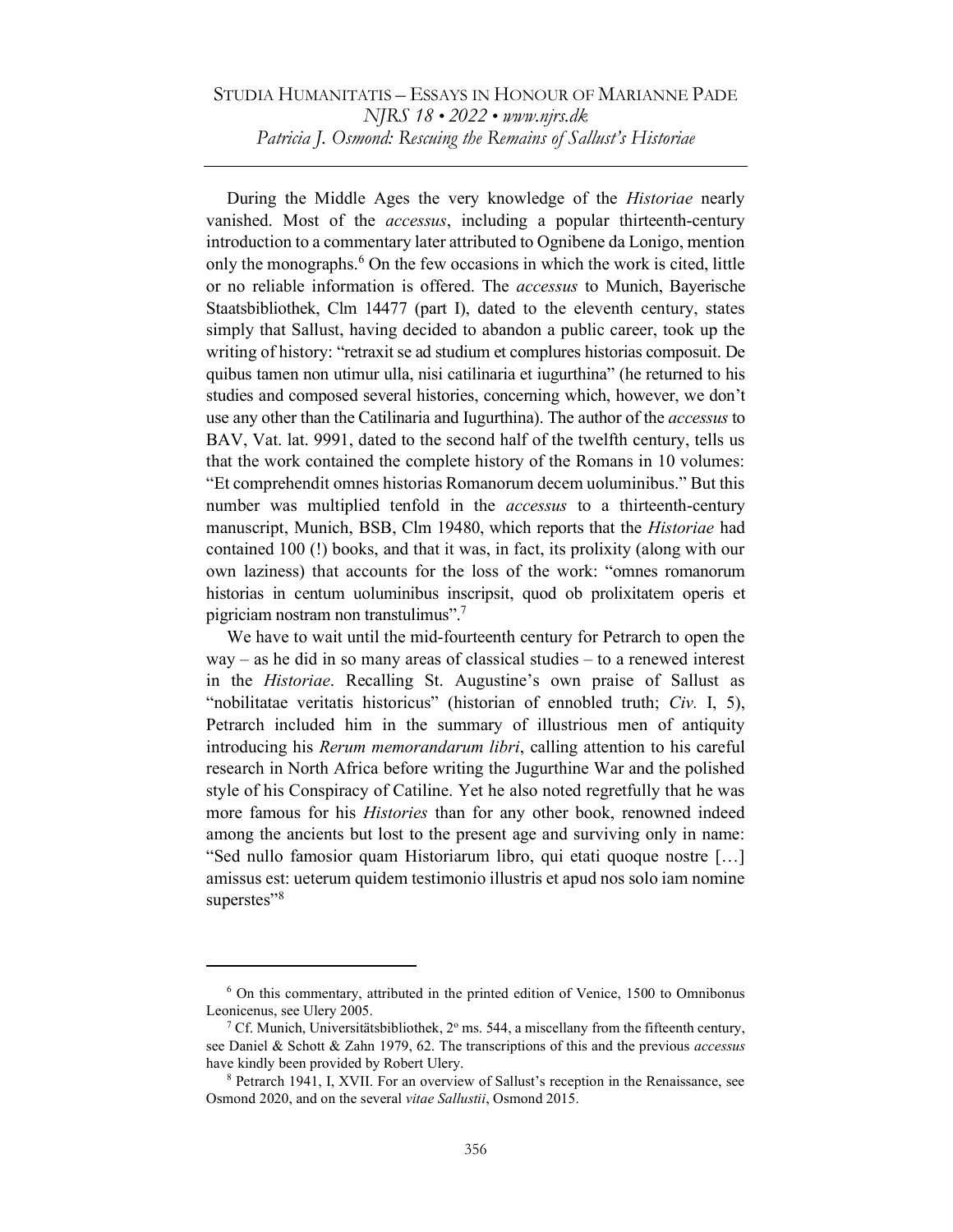Although, as Petrarch believed, Sallust's most important work existed by then only in name, it was perhaps during his lifetime that the Corbie manuscript arrived in Italy or at least became known to some of his contemporaries: the florilegium containing the four speeches and two letters from the *Historiae* – the *orationes* of Lepidus, Philippus, Cotta and Macer, and the epistulae of Gnaeus Pompeius and Mithridates – as well as speeches and letters from the two monographs.<sup>9</sup> Petrarch's friend Guglielmo da Pastrengo refers to codices of the Historiae in his brief entry on Sallust in the De viris illustribus (completed in the 1350s): "Salustius Crispus, Romanus ex nobili Crisporum familia, Romanas eleganti stilo scripsit hystorias, sed harum codices apud nos non ad plenum habentur" (Salustius Crispus, a Roman from the noble family of the Crispi, wrote Roman histories in an elegant style but we do not have the complete codices of these).  $10$ 

Whether or not Guglielmo da Pastrengo actually saw the Corbie manuscript, however, and if so in Verona or elsewhere, we do not know.<sup>11</sup> The first reference to the copying of any of the excerpts occurs only much later, between 1435 and 1439, when Pier Candido Decembrio transcribed the Epistula Pompei, found, he says, in a very old codex belonging to Francesco Pizolpasso, archbishop of Milan, which he mistook at the time for a genuine letter of Gnaeus Pompeius to the Senate. Sometime afterwards, in Milan, or perhaps while serving in the chancellery of Nicholas V in Rome (1450–1455), he copied this into another notebook along with the speeches of Lepidus and Philippus (Milan, Venerabile Biblioteca Ambrosiana, R 88 sup., fols 64v,  $98r-99v$ ).<sup>12</sup>

It is in Rome, in any case, in the last quarter of the fifteenth century that the excerpts in BAV, Vat. lat. 3864 are first printed and subsequently included in the corpus of Sallust's opera, and it is in the circles of Niccolò Perotti and Pomponio Leto that the modern history of identifying and recording fragments from the indirect transmission of the Historiae also begins. Precisely when and how the Corbie manuscript entered the Vatican is, like

<sup>&</sup>lt;sup>9</sup> On the transmission of the excerpts in BAV, Vat. lat. 3864, as well as the *folia* of Orléans, Médiathèque municipale, 192, see Sallustius Crispus 1991, xviii–xix, with earlier bibliography.

<sup>&</sup>lt;sup>10</sup> Guglielmo da Pastrengo 1991, 205. Pier Candido Decembrio also had access to a (now lost) manuscript in the collection of archbishop Francesco Pizolpasso; see Sallustius Crispus 1991, xix and nn. 12.

 $11$  See Osmond & Ulery 2003, 197 and n. 68, citing the studies of Remigio Sabbadini, Antonio La Penna, and B. L. Ullman.

<sup>12</sup> Sabbadini 1903, 267–269. Cf. Sallustius Crispus 1991, xviii–xix.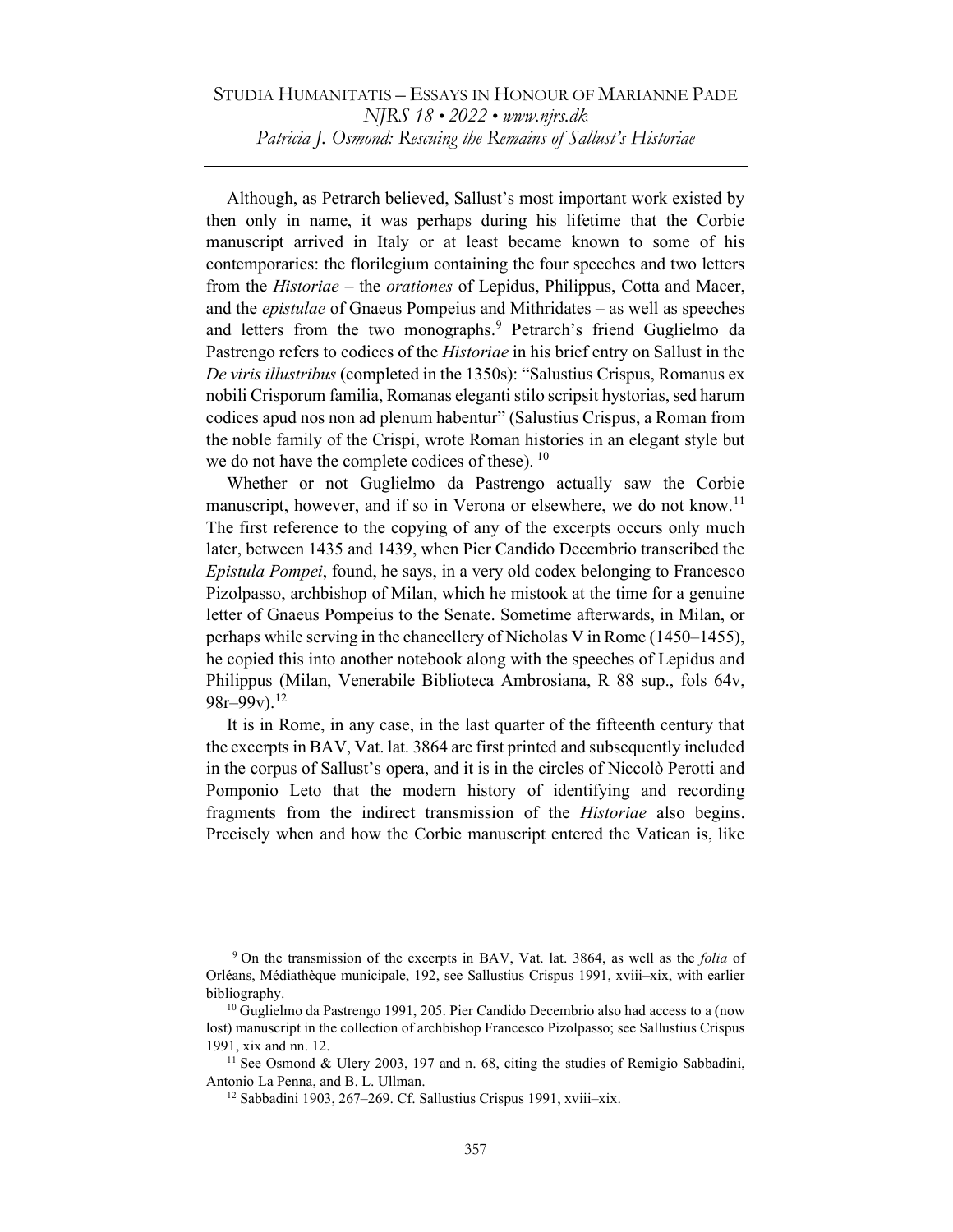the time and circumstances of its earlier arrival in Italy, uncertain,<sup>13</sup> but it was clearly in the papal library by the summer of 1475, and in September of that same year Arnold Pannartz printed the first edition of the excerpts: Ex libris Historiarum C. Crispi Salusti.<sup>14</sup> Shortly afterwards, a slightly different edition was produced in Mantua by Johann Schall, printer at the court of Federico I Gonzaga.<sup>15</sup>

There is no preface to Pannartz's 1475 edition of the excerpts, and we do not know who edited the texts. One possible candidate, of course, is Pomponio, who, alone or in collaboration with Bartolomeo Platina and/or Niccolò Perotti, could have advised Pannartz on the desirability of printing this as-yet-unpublished work of Sallust and helped see it through the press. Clearly he had the opportunity to examine the florilegium, for we know that on 17 June 1475 the newly appointed librarian of the Vatican, Bartolomeo Platina, recorded his name in the register of books on loan: "Ego Platyna commodavi Pomponio Commentaria Caesaris litteris antiquis ex albo, die XVII iunii 1475".<sup>16</sup> It is puzzling, nevertheless, that when Pomponio published his edition of Sallust's opera, including the excerpts from the Historiae, at the Rome press of Eucharius Silber in 1490, he made no mention of the princeps – either to take credit for his own pioneering work (if indeed he had been involved in the earlier publication) or to call attention to his emendations to the text.<sup>17</sup> Nor has a collation of sample passages in the three redactions (Romae 1475, Mantuae 1475 and Romae 1490) yielded any clues,

<sup>&</sup>lt;sup>13</sup> On the Maffei brothers who came to Rome from Verona in or before 1473, and Pomponio's dedication copy of his 1490 edition of Sallust, see Ullman 1973 and especially Pade 2011a.

<sup>14</sup> Sallustius Crispus, Gaius 1475. The colophon reads: "Impressus Romae: In domo nobilis viri Petri d(e) Maximis Per .M. Arnoldum pannartz alamanum. Anno Salutis. M.CCCC.LXXV. Die XXV. mensis septembris. Seden(te) Syxto IIII. Pon(tifice) Max(imo) Anno eius Quinto. Deo Laus".

<sup>15</sup> Sallustius Crispus [after Sept. 1475]. As L.D. Reynolds pointed out, a number of manuscripts from the latter part of the Quattrocento containing the speeches and letters "were neither independent nor copied from V but rather from one or other of the early printed editions," as demonstrated by Hauler 1895, 104–121, including BAV, Vat. lat. 3415, written in 1484 by a student of Pomponio, which is dependent upon the Rome 1475 edition, while BAV, Urb. lat. 411, written by Federico Veterani for Federico da Montefeltro between1478 and 1482 derives from the 1475 Mantua edition. See Reynolds 1983, 349-350 and Sallustius Crispus 1991, xix and n. 4. On Schall see n. 22.

<sup>16</sup> Bertola 1942, 3, who adds in n. 6: "Pomponio Leto. Il cod. chiesto è il Vat. lat. 3864 [...] Pomponio se ne servì per l'edizione di Sallustio del 1490 (HAIN, no 14217)". Cf. Sallustius Crispus 1991, xix and n. 3.

<sup>&</sup>lt;sup>17</sup> Sallustius Crispus, Gaius 1490. In his dedicatory letter to Agostino Maffei, Pomponio says that he has emended the texts, but there is no specific reference to the excerpts from the Historiae. On this letter and Pomponio's editorial criteria, see Pade 2011b, 110-112.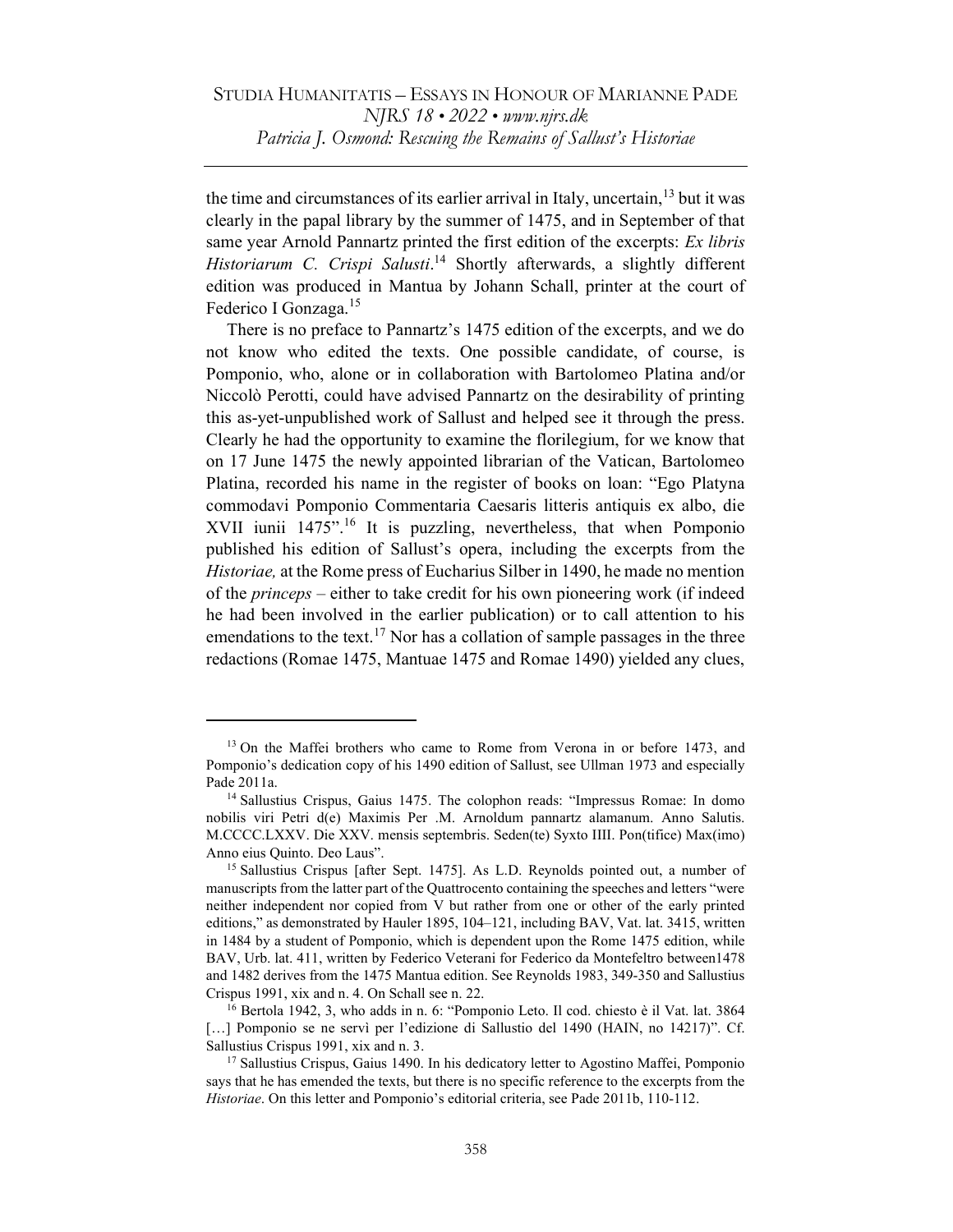as readings in the 1490 edition do not follow consistently either of the two previous versions.

In the early 1470s we know that Niccolò Perotti was also collaborating with Pomponio and Pannartz. With Pomponio he had worked on Statius (1469–1470) and Martial (1473), and Pannartz, while still in business with Sweynheym, had published their edition of Martial's Epigrammata (30 April 1473) and, in the same years, Perotti's edition of Pliny's Historia naturalis, his translation of Polybius' books 1–5 and his Rudimenta grammatices.<sup>18</sup> Indeed, as Marianne Pade has pointed out, it was Pomponio – in the words attributed to Perotti's nephew Pirro in the proem to the Cornu copiae (BAV, Urb. lat. 301) – who had urged Perotti to produce an emended text of Martial "pro communi studiosorum utilitate" (for the common benefit of scholars), a project that in the years 1477–1480 would turn into a monumental commentary on the entire Latin language.<sup>19</sup>

The absence of a preface to the edition of the Sallustian excerpts of 1475 might also point to Perotti's role, or influence, in the publication of this work, for he had complained in his letter of 1470 to Francesco Guarnieri about defiling the texts of famous authors with extraneous material ("quid enim turpius videri potest, quid magis indignum quam are cloacam iungere" (for what can seem more disgraceful, what more unworthy than to attach a sewer to an altar).<sup>20</sup> It would also be interesting to know more about the persons and circumstances connected with preparations for the ms. BAV, Urb. lat. 411, which contains the excerpts from the *Historiae* copied from Schall's 1475 Mantua edition by Federico Veterani, librarian and scribe at the court of Federico da Montefeltro, duke of Urbino, to whom Perotti's Cornu copiae was dedicated. $21$ 

It may seem surprising – even considering the absence of prefaces in editions printed by Pannartz for Perotti and Platina – that, as far as we know, there was no overt response to the appearance of this *editio princeps*. Today,

<sup>&</sup>lt;sup>18</sup> Martialis 1473, Plinius Secundus 1473. In this same period Perotti also published his Rudimenta grammatices (Perotti 1473), and his translation of Polybius, books 1–5 (Polybius [1472]). The Rudimenta grammatices was republished by Pannartz in 1474 (Perotti 1474) and again in c. 1476 (Perotti 1476). On the collaboration between Pomponio and Perotti on various authors, see Pade 2008 on Martial, Ramminger 2017 and 2018b on Perotti's Commemoratio vitae M. Valerii Martialis, and Pade 2014 and 2015b on the Vitae Statii.

<sup>19</sup> Pade 2014, 73.

<sup>&</sup>lt;sup>20</sup> On the letter, see Monfasani 1988 and Charlet 2003. On prefaces to editions of early printed books see Farenga 1994.

 $21$  On BAV, Urb. lat. 411 see the entry in the catalogue of the Vatican Library and Martelli 2007, who identifies the copyist with Federico Veterani, librarian and scribe to Duke Federico da Montefeltro, dating it to the period 1478–1482. On Johann Schall, physician and printer at the court of marchese Federico Gonzaga, see Canova 2014, 14–15, 24–25 and de Viesti 2014, 36–37.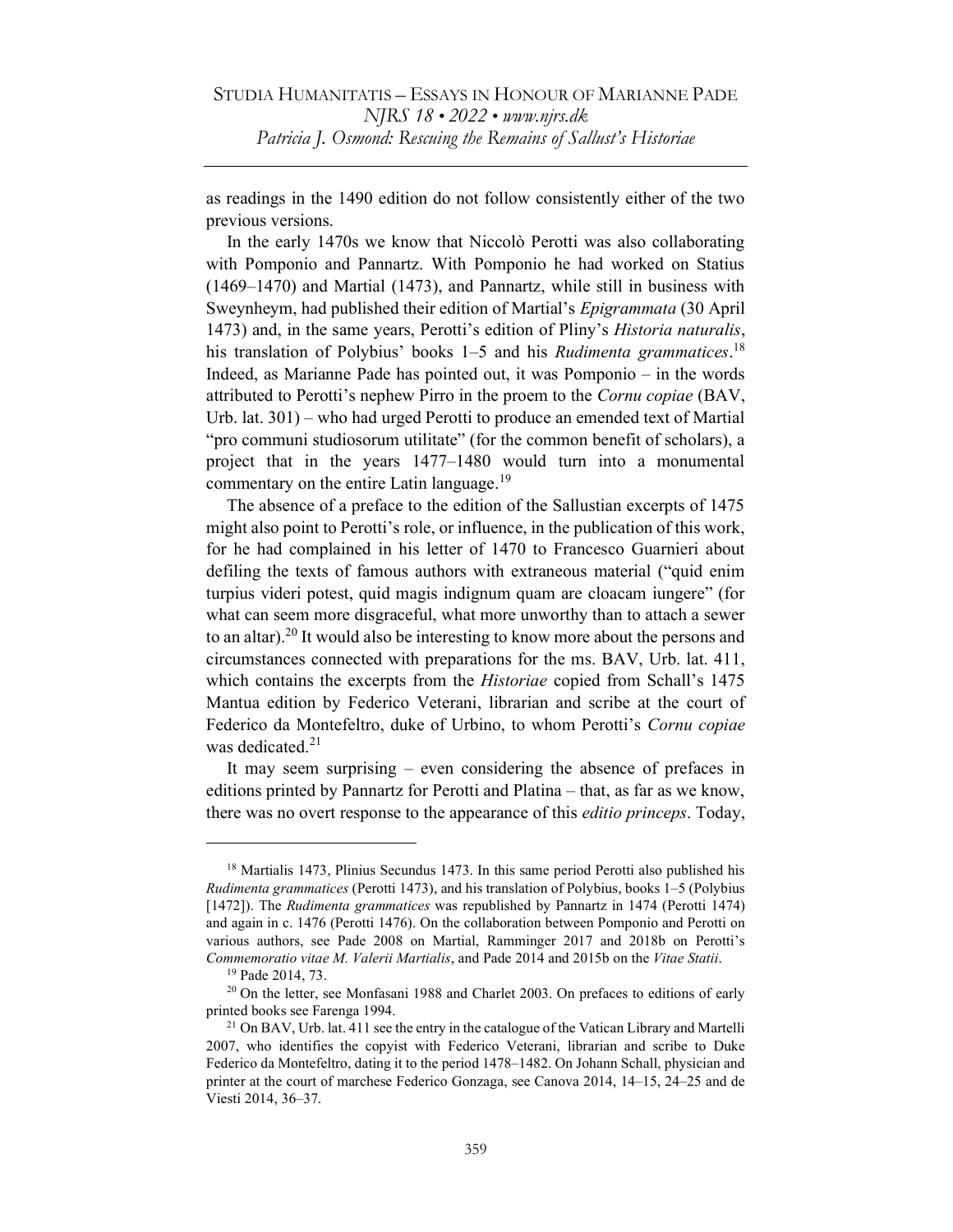we recognize that BAV, Vat. lat. 3864 is (almost entirely) the unique witness to the set of speeches and letters in Sallust's Historiae, which in turn have proved essential to reconstructing the chronological scope, content and aims of the work. But at a time when there was still hope of turning up lost works, these excerpts may have seemed like a modest affair.<sup>22</sup> Pomponio himself, when he refers to the excerpts in his C. Crispi Sallusti Vita appended to his 1490 edition of Sallust's opera, describes them in a rather off-handed way as "quaedam contiones e libris bellorum civilium" (certain speeches from the books of the civil wars).<sup>23</sup> His own interest in Sallust focused chiefly on the historical and antiquarian, rather than on the literary or rhetorical, aspects of his work and the copious manuscript notes in his personal copy of the 1490 Sallust (BAV, Inc. Ross. 441), as in other annotated copies of this edition, cover only the two monographs.<sup>24</sup>

As Robert Ulery and I observed in our article on Sallust in the Catalogus translationum et commentariorium 8, Sallustian scholarship in the heroic age of the early Renaissance was more a case of cumulative progress than of dramatic rediscoveries.<sup>25</sup> While the humanists of the latter part of the fifteenth century succeeded in preserving and printing the larger fragments and restoring them to the corpus of Sallust's work and of Latin literature in general, their successors in the sixteenth century from Josse Bade (1504) to Antonio Zeno (1569) and Federico Ceruti (1589) produced new editions and commentaries, especially for use in the schools and as models – like the speeches and letters of the monographs – in the teaching of rhetoric. From the 1560s and '70s Aldo Manuzio the Younger, Antonio Riccoboni, Ludovico Carrio and others not only edited and annotated the texts but gradually began integrating them into the broader historical context they were reconstructing with their growing collections of fragments from the indirect tradition as well as the even wider historiographical tradition of the Roman annalists.<sup>26</sup>

 $22$  As an anthology of speeches and letters, the excerpts also possessed a completeness of their own that could set them apart from the category of lost works, cf. Dionisotti 1997.

 $23$  On the vita, see Ullman 1973, Osmond 2015, including an edition of Pomponio's vita at pp. 36–37 and Pade 2011b. Pietro Crinito also characterizes the set of speeches and letters as "quaedam reliquiae" (certain remains, Crinito 1503, a[v]r) in his Vita Sallustii, first published at the Giunti press in Crinito 1503, but shows more interest than Pomponio in the content of the work, Osmond 2015, 46–47, 56–59.

<sup>24</sup> Osmond 2003, 2010, 2011, 2011b, 2014. See also Farenga 2003, Ulery 2003, and Pade 2011b.

 $25$  Osmond and Ulery 2003, 197.

<sup>&</sup>lt;sup>26</sup> For brief descriptions of these editions and commentaries from the early sixteenth to the early seventeenth century, see Osmond & Ulery 2003, 302–315. On the efforts from the sixteenth century on to read and interpret Sallust's *Historiae* within the literary and intellectual tradition of his own times, see Santangelo 2020. For a review of modern scholarship and an analysis of the structure and themes of the *Historiae*, see La Penna 1968,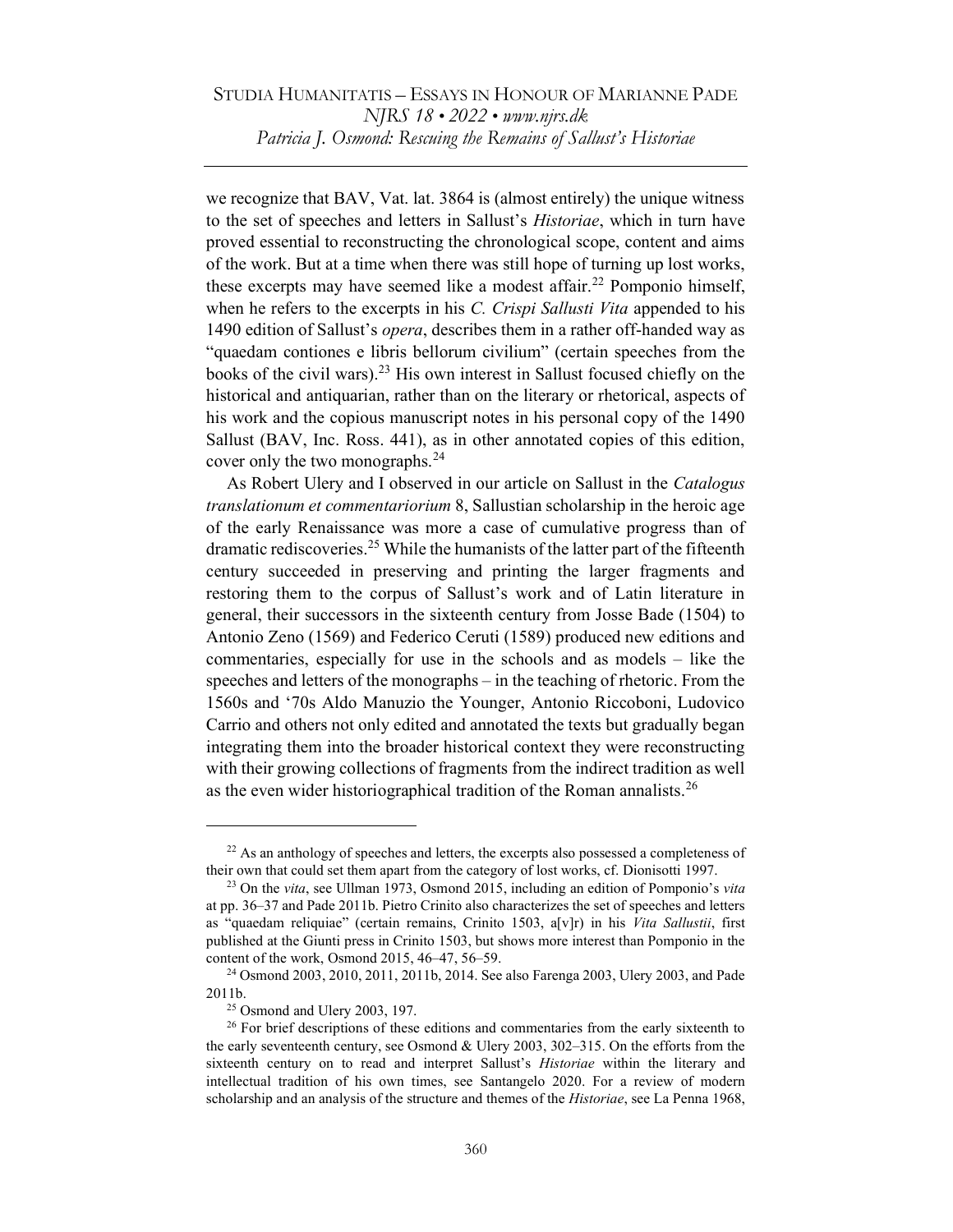The painstaking task of ordering, editing and analyzing the hundreds of fragments transmitted indirectly in the course of several centuries thus belongs to this later, post-1560 stage in the history of Sallustian scholarship, which – considering its scope and complexity – deserves a further, separate study. Meanwhile, though, we can see that even among the humanists of the mid- to late 1400s, particularly in Rome, the groundwork was being laid for later collections and editions of the smaller or "lesser" fragments, as scholars began scouring the works of grammarians, lexicographers and scholiasts to explain the significance and etymology of a word, illustrate specific points of orthography, syntax and prosody, or gather information on Roman civil and military history. Among the ancient witnesses, in fact, one name especially stands out: Nonius Marcellus, author of the De compendiosa doctrina, of uncertain date but probably of the fourth or early fifth century.<sup>27</sup> It is also a name that brings us back to the beginning of this essay and to a slightly different (manuscript) version of the preface to the Catilina, Venice, Biblioteca Nazionale Marciana, lat. XIV 179 (=4488), which not only laments the loss of the "continuous" Historiae but cites Nonius as a source of many of the surviving fragments.

[...] Quamobrem cum tanta eloquentia fuerit Salustius ut tantis scriptoribus tam graecis quam latinis non modo possit comparari sed et praeferendus esse uideatur, magna incitatione ad hunc librum perdiscendum commoueri debemur. Sed animaduertendum est quod quom ambitione deterritus aliisque malis se ab rei publicae administratione remouisset et se otio scribendi dedisset, primo quaedam quasi praeludia dicendi aggressus est, Catilinae scilicet seditiones et Iugurthae bellum, deinde perpetuam scripsit historiam latinam, graecam atque barbaricam. Sed maximum linguae Romanae detrimentum est quod libros perpetuae historiae amisimus. Qui multum a Nonio Marcello et ceteris qui aliquid egregium scribunt commemorantur. Hoc tamen quod nobis relictum est perdiscere debemus, ut cum tanta Salustii eloquentia negligentia nostra amissa sit, persistamus ut in hoc quod nobis datur negligentes esse non uideamur.<sup>28</sup>

Therefore, since Sallust's eloquence was so great that not only can he be compared with so many writers both Greek and Latin but he even seems to be worthy of higher esteem, we ought to be moved by [such a] great incentive to acquire a full knowledge of this book. But it must

<sup>247–311,</sup> partially translated in Batstone & Feldherr 2020, 350–370, and the introductions and notes in the recent editions by McGushin (Sallustius Crispus 1992–1994), La Penna & Funari (Sallustius Crispus 2015a) and Ramsey (Sallustius Crispus 2015b).

 $^{27}$  Paolo Gatti dates the work to the early fifth century: Gatti 2014, xiii.

<sup>&</sup>lt;sup>28</sup> "Praefatio", BNM, lat. XIV 179 (= 4488), fol. 149r, edited in Osmond & Ulery 2003, 240–241 (Version B).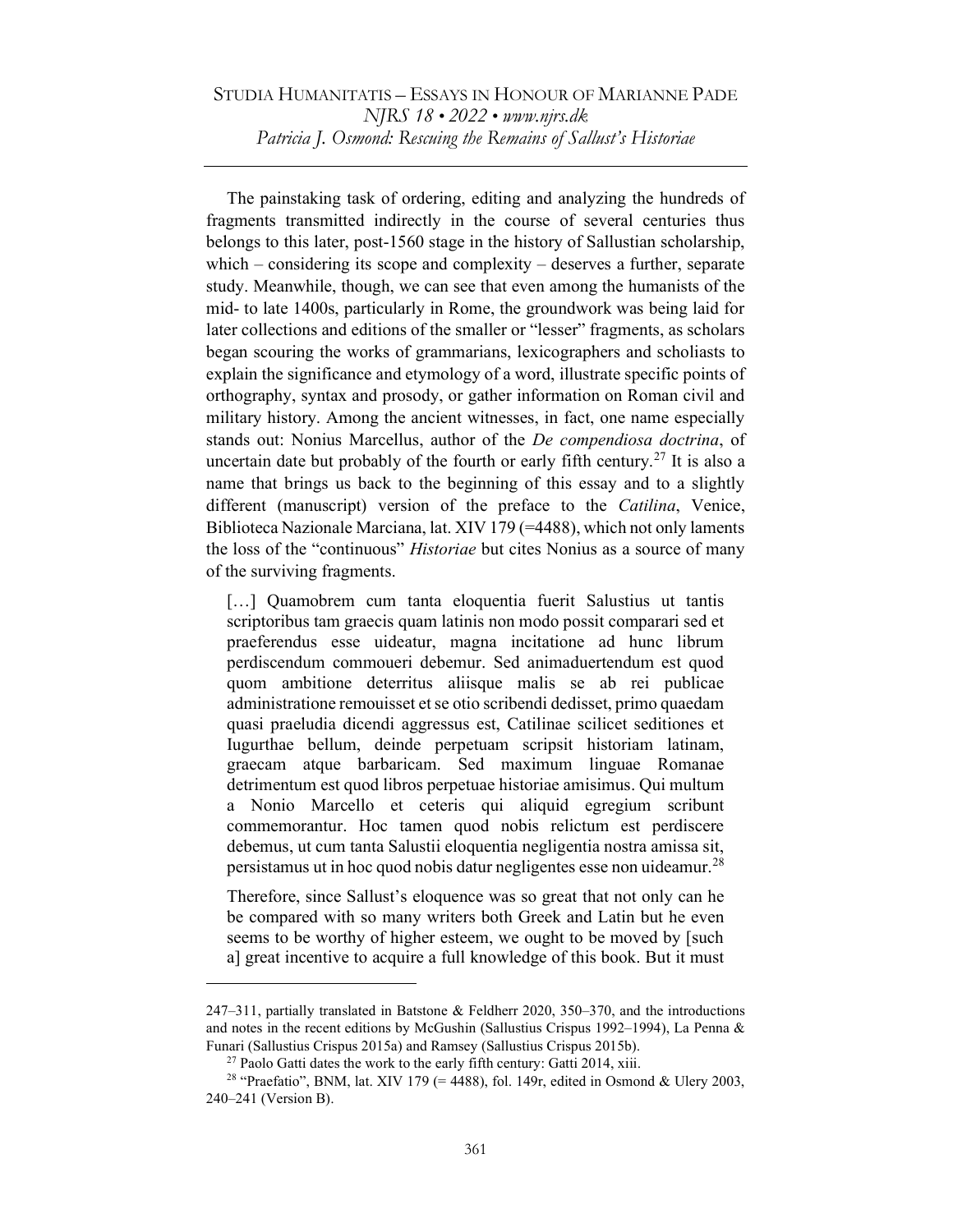be observed that when deterred by ambition and other evils he had withdrawn from public life and devoted his leisure to writing, at first he undertook certain, as it were expository preludes, namely, the seditions of Catiline and the war of Jugurtha, then wrote a continuous history of the Latins, Greeks and foreigners. But the greatest detriment to the Roman language is that we have lost the books of his continuous history, which are much commemorated by Nonius Marcellus and others who write something of distinction. That which is left us, however, we must learn thoroughly, so that, despite the loss of so much of Sallust's eloquence on account of our negligence, we may persevere, lest, in this which is given to us, we seem to be negligent.

The reference to Nonius, I believe, provides an important indicator of the direction that studies of Sallust's Historiae would subsequently take. Whether or not Valla was the author of this preface (as claimed in the Venice 1491 edition), he was among the first to draw upon quotations from Sallust's lost books in the *De compendiosa doctrina* to illustrate lexical and grammatical usage in his Elegantie and other writings.<sup>29</sup> Pomponio Leto edited Nonius' De proprietate latini sermonis at the request of Georg Lauer  $(c.1470 \text{ or } 1474-$ 1476), collating earlier copies of the text with the assistance of Antonio Volsco.<sup>30</sup> Perotti, of course, made even more extensive use of Nonius, as evident in his Cornu copiae – and clearly documented in the important Sassoferrato edition – as well as in the many publications by the team of scholars working on this project.<sup>31</sup> According to Revilo P. Oliver, of the  $28$ genuine references to passages in Sallust's books 1–5 or the incerta, 19, that is, more than half, come from Nonius – nearly a third of the total number of Nonius fragments reported by Patrick McGushin.<sup>32</sup> As for the unidentified "new fragments" that have not been found in our editions of Nonius and have led to the question of a Nonius auctus or plenior, we can perhaps best describe the debate by quoting a statement by Jean–Louis Charlet of some years ago but still valid today:

la valeur des citations de Perotti peut être très variable, toutes les citations non identifiées ne sont peut-être pas authentiques […] mais

<sup>&</sup>lt;sup>29</sup> A more detailed discussion of the citations from Nonius in Valla, Pomponio, Perotti and others must await further study. It is important to note, however, their frequent borrowing of material from grammatical works and from each other's commentaries. See, for instance, Pade 2000 and Charlet 2001 on Perotti's debts to Valla.

 $30$  Nonius Marcellus [1474–1476]. The work was reprinted in several editions with Festus and Varro between 1480 and 1500 (see GW and ISTC). On Lauer see Veneziani 2008 and Ramminger 2018 on Pomponio's prefatory letter to Gaspare Biondo.

<sup>31</sup> Perotti 1989–2001.

<sup>&</sup>lt;sup>32</sup> Oliver 1947, 400–405; Sallustius Crispus 1992, 8. See also the Index to the references to Sallust's *Historiae* in the Sassoferrato edition (Perotti 1989–2001) of the Cornu copiae 8.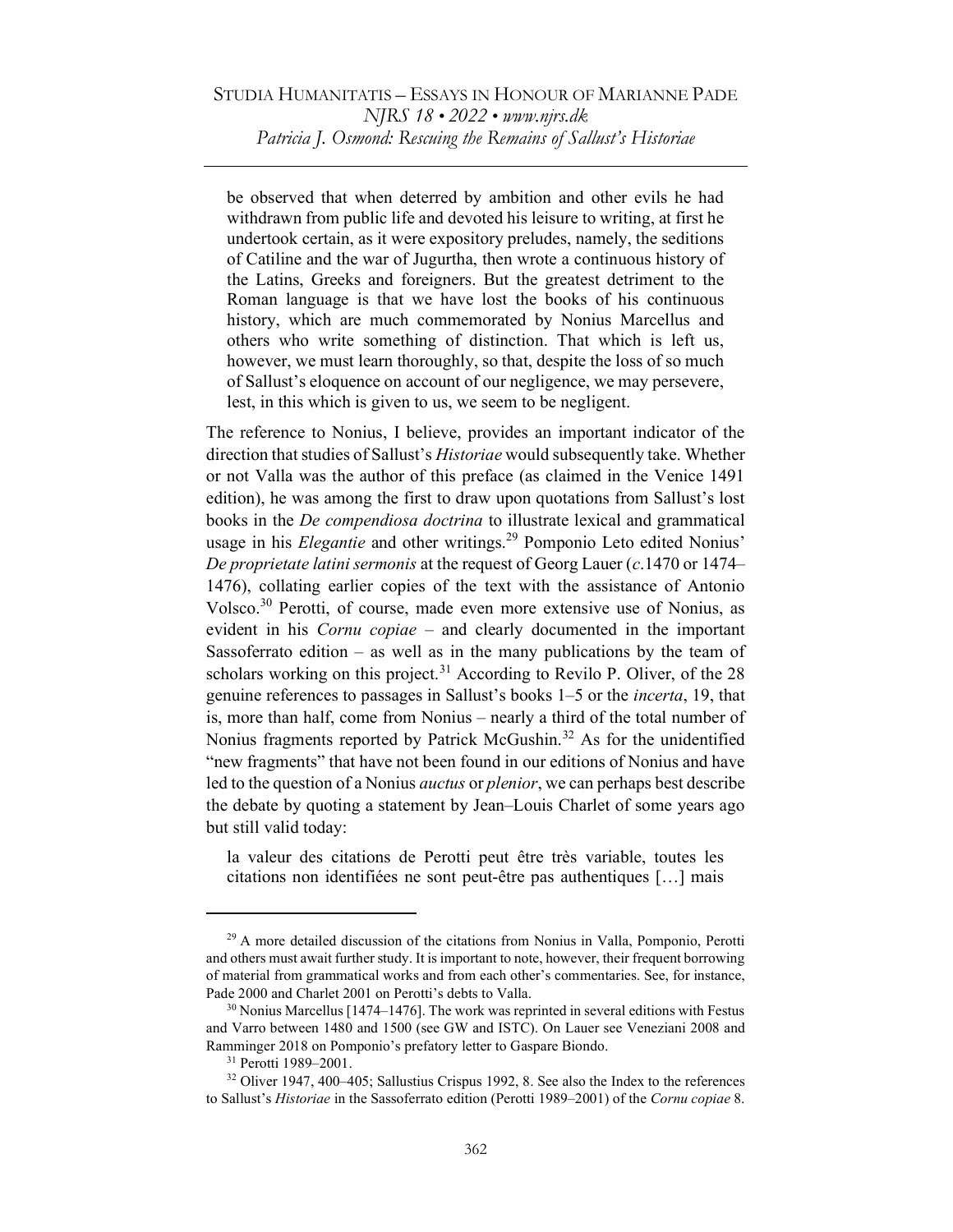toutes ne sont peut-être pas non plus fausses […]. Reste à identifier ses sources et à en déterminer la valeur.<sup>33</sup>

the value of Perotti's citations can vary greatly ; all the unidentified citations are perhaps not authentic […] but neither perhaps are they all false […]. It remains to identify his sources and determine their value.

In the fifteenth century there is as yet no deliberate plan to collect the fragments of Sallust's Historiae so as to reconstruct as much as possible of his missing work. Nevertheless, as Antonio La Penna writes in his "Prolegomena" to the first volume of C. Sallusti Crispi Historiae:

Nella seconda metà del Quattrocento […] c'è la coscienza che l'opera più importante di Sallustio è andata perduta e che solo attraverso le citazioni degli antichi se ne può avere una conoscenza, per quanto limitata; benché non ci sia il disegno di raccogliere e ordinare i frammenti, affiora, però, il bisogno di una tale impresa filologica.<sup>34</sup>

In the second half of the Quattrocento [...] there is the awareness that the most important work of Sallust has been lost and that only through the citations of the ancients can one have a knowledge of it, however limited; although there is no plan to collect and order the fragments, there emerges, however, the need for such a philological enterprise.

In particular, I would say that the later scholarship on the Historiarum fragmenta owes much to the the humanist circles in Rome. It is the efforts of these Roman humanists to identify and transcribe passages—quotations and references in veteres scriptores—to illustrate correct usage, as W. Keith Percival has pointed out in his article on the role of Perotti's Rudimenta grammatices in the history of Latin grammar, to explain the meanings and spelling of words, syntax and style, as Jean-Louis Charlet has described the complementary work of Valla, Tortelli, and Perotti, or to provide, in the Cornu copiae, as Marianne Pade has observed, not only a commentary on Martial but an encyclopedia of the classical world, a source of material on all aspects of ancient civilization, embracing the humanist pedagogical ideals of both *rerum scientia* and *litterarum peritia.*<sup>35</sup> Just as the Roman humanists sought to preserve and publish the set of speeches and letters in Vat. lat. 3864, restoring them to the Sallustian corpus, so they realized the importance of recording the scattered remains, however small and seemingly random, of Sallust's *plenissima* and *perpetua historia*, opening the way to the more

<sup>&</sup>lt;sup>33</sup> Charlet 1991, quoted in Bertini 2005, 39. Most modern editors also remain skeptical but still include these fragments among the "fragments of uncertain reference". On Perotti and Nonio see also Bertini 1981.

<sup>34</sup> Sallustius Crispus 2015a, 34.

<sup>35</sup> Percival 1979, Charlet 2001, Pade 2005a.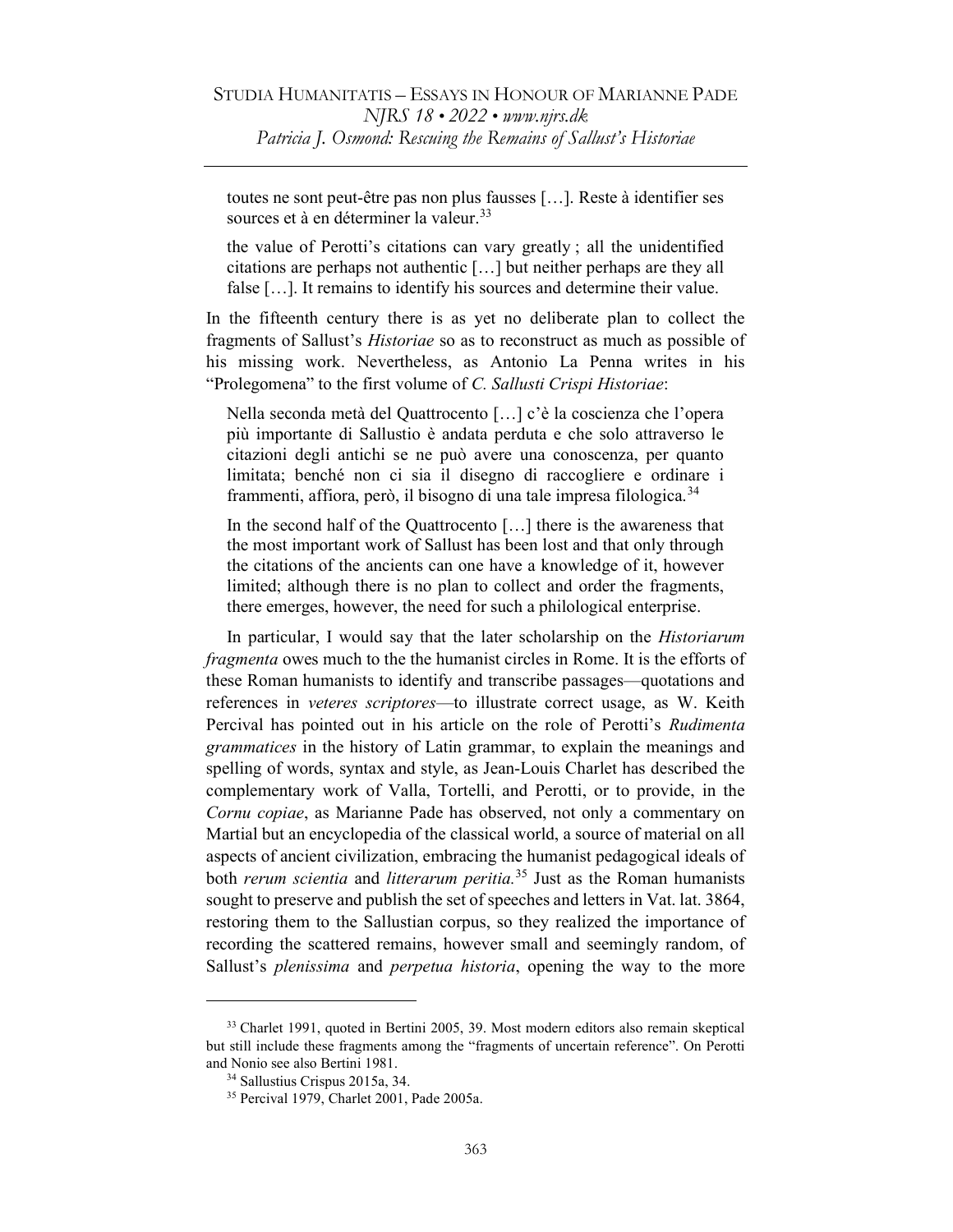conscious and systematic collecting, editing and annotating of these reliquiae in the following century.

## Bibliography

- Abbamonte, Giancarlo 1999, "Niccolò Perotti, Pomponio Leto e il commento di Seruius auctus alle Georgiche", Studi umanistici Piceni 19, 25–37.
- Abbamonte, Giancarlo 2012, Diligentissimi uocabulorum perscrutatores: lessicografia ed esegesi dei testi classici nell'umanesimo romano di XV secolo. Pisa.
- Accame Lanzilotta, Maria 1990, "Il commento varroniano di Pomponio Leto", Miscellanea Greca e Romana XV, 309–45 & tavv. I–VI.
- Accame Lanzilotta, Maria 1998, "Le annotazioni di Pomponio Leto ai libri VIII–X del De lingua Latina di Varrone", Giornale italiano di filologia 50, 41–57.
- Batstone, William W. & Andrew Feldherr (eds.) 2020. Sallust, Oxford (Oxford Readings in Classical Studies).
- Bertini, Ferruccio 1981, "Niccolò Perotti e il 'De compendiosa doctrina' di Nonio Marcello," Res publica litterarum 4, 27–41.
- Bertini, Ferruccio 2005, "La fortuna di Nonio dal Medioevo al Perotti", Prolegomena Noniana V, 5–43.
- Bertola, Maria 1942, I due primi Registri di prestito della Biblioteca Apostolica Vaticana: codici Vaticani Latini 3964, 3966, [Città del Vaticano] (Codices e Vaticanis selecti phototypice expressi: Series maior 27).
- Canova, Andrea & Pasquale Di Viesti (edd.) 2014, La tipografia a Mantova nel Quattrocento, Mantova.
- Canova, Andrea 2014, "I libri 'in cuna' della Teresiana e la tipografia a Mantova nel Quattrocento", Canova & Di Viesti 2014, 11-28.
- Charlet, Jean-Louis 1993, "État présent des études sur N. Perotti", Umanesimo fanese nel Quattrocento: Atti del Convegno di Studi nel V Centenario della morte di Antonio Costanzi (Fano, 21 giugno 1991), XII Congresso di studi umanistici, Sassoferrato 19-23 giugno 1991, edd.: Anonimi, Quaderni di nuovi studi fanesi 1, 69–110
- Charlet, Jean-Louis 2001, "Tortelli, Perotti et les 'Élégances' de L. Valla", Res Publica Litterarum 24, 94–105.
- Charlet, Jean-Louis 2003, Deux pièces de la controverse humaniste sur Pline, N. Perotti, Lettre à Guarnieri, C. Vitelli, Lettre à Partenio di Salò : Édition critique et commentaire, Sassoferrato.
- Charlet, Jean-Louis 2016, "La restauration du latin au Quattrocento: Valla, Tortelli, Perotti", Giovanni Tortelli primo bibliotecario della Vaticana: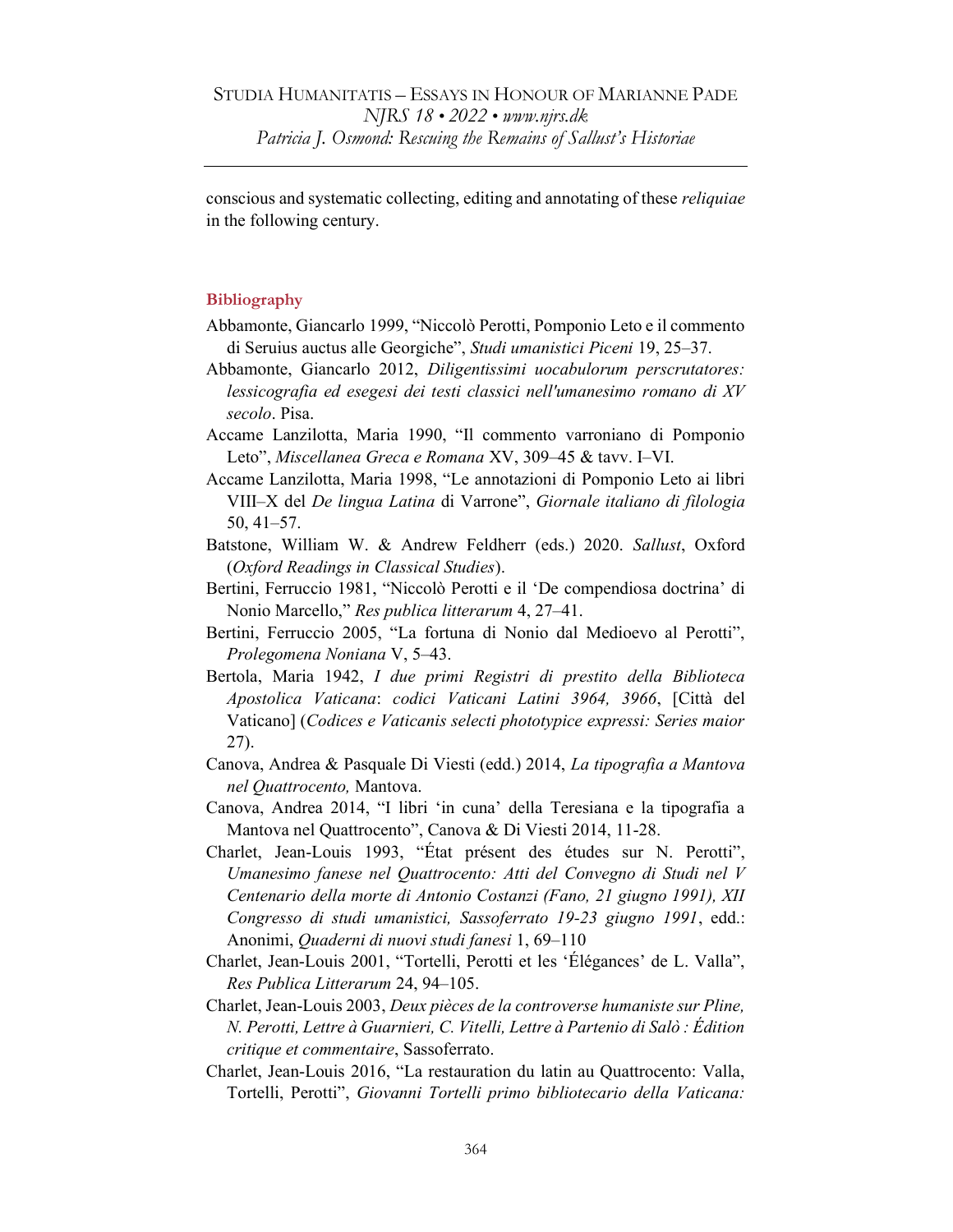Miscellanea di studi, eds.: Antonio Manfredi, Clementina Marsico & Mariangela Regoliosi, Città del Vaticano (Studi e testi 499 & Studi e documenti sulla formazione della BAV 8), 249–264.

- Crinito, Pietro 1503, "Vita Sallustii", C. Crispi Sallustii Liber de coniuratione Catilinae, De bello Iugurthino, In M. T. Ciceronem invectiva, M. T. Ciceronis in Crispum Sallustium responsio, Florentiae, a[iv]  $$ v[vii]v.
- Daniel, Natalia, Gerhard Schott & Peter Zahn 1979, Die Handschriften aus der Folioreihe: Zweite Hälfte, Wiesbaden (Die Handschriften der Universitätsbibliothek München 3).
- Dionisotti, Anna Carlotta 1997, "On Fragments in Classical Scholarship", Collecting fragments = Fragmente sammeln, ed.: Glen W. Most, Göttingen (Aporemata 1), 1–33.
- Farenga, Paola 1994, "Il sistema delle dediche nella prima editoria romana del Quattrocento", Il libro a corte, ed.: Amedeo Quondam, Roma (Biblioteca del Cinquecento 60), 57–87.
- Farenga, Paola 2003, "In the Margins of Sallust, Part I: Di un incunabulo non del tutto sconosciuto e del commento di Pomponio agli Opera di Sallustio", Miglio 2003, 1–11.
- Gottschalck, Rasmus 2020, "Pietro Paolo Pompilio", Pade, Abbamonte, Bianca, Gaisser, Modigliani, Osmond & Ramminger 2007, www.repertoriumpomponianum.it/pomponiani/pompilio.htm, 3 January 2022.
- Guglielmo da Pastrengo 1991, De viris illustribus et de originibus, ed. : Guglielmo Bottari, Padova (Studi sul Petrarca 20 [=21]).
- Hauler, Edmund 1895, "Junge Handschriften und alte Ausgaben zu Sallust," Wiener Studien 17, 104–121.
- La Penna, Antonio 1968, Sallustio e la "rivoluzione" romana, Milano (I fatti e le idee 181).
- Martelli, Cecilia 2007, "The Production of Illuminated Manuscripts in Florence and Urbino", Federico da Montefeltro and his Library, ed.: Marcello Simonetta, Milano & Città del Vaticano, 40–50.
- Martialis, Marcus Valerius 1473, Epigrammata, Romae, GW M21265 & ISTC im00299000.
- Miglio, Massimo (ed.) 2003, Antiquaria a Roma: Intorno a Pomponio Leto e Paolo II, Roma (Roma nel Rinascimento inedita saggi 31).
- Modigliani, Anna, Patricia Osmond, Marianne Pade & Johann Ramminger (eds.) 2011, Pomponio Leto, tra identità locale e cultura internazionale: Atti del convegno internazionale (Teggiano, 3–5 October 2008), Teggiano (Roma nel Rinascimento inedita saggi 48).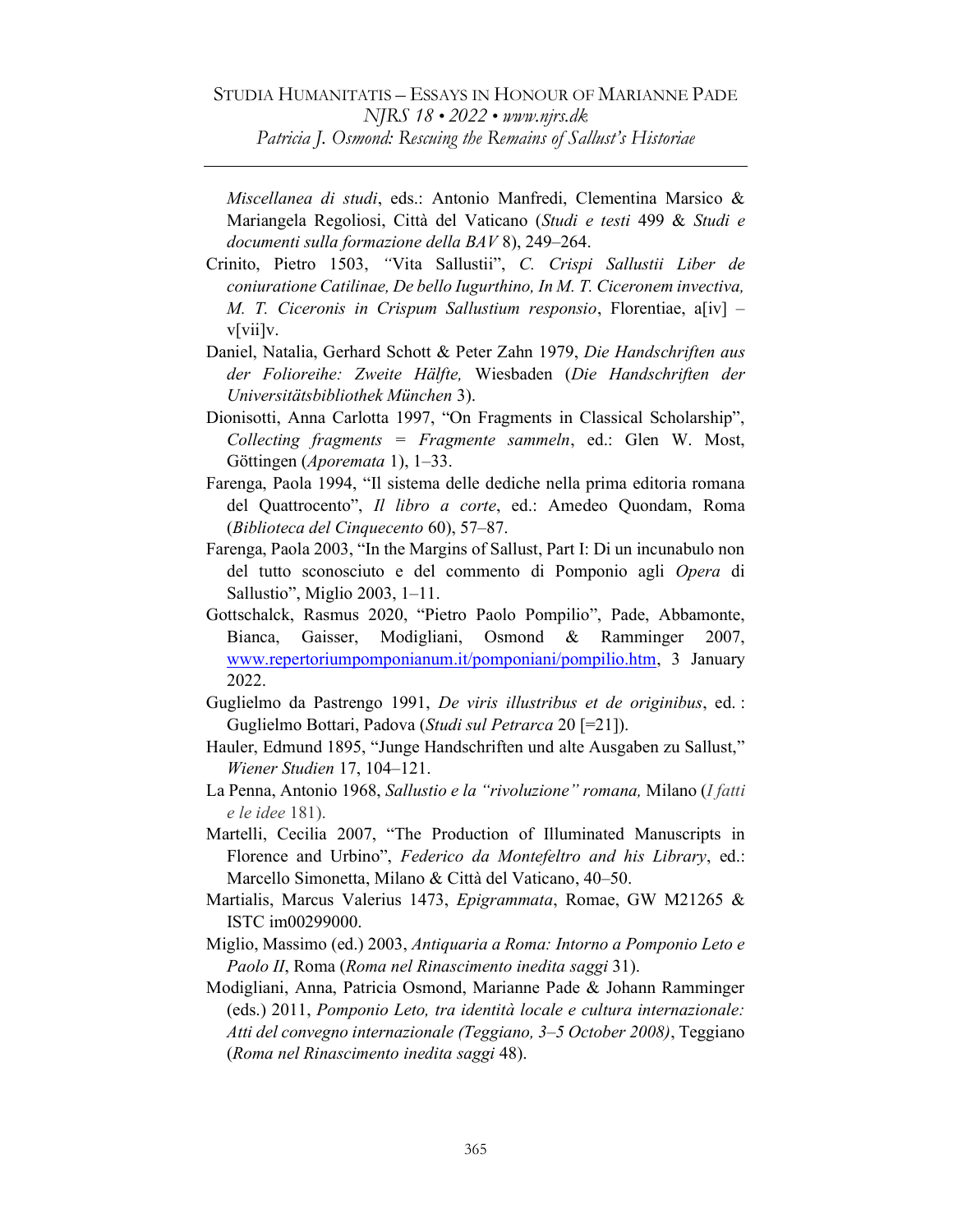Monfasani, John 1988, "The First Call for Press Censorship: Niccolò Perotti, Giovanni Andrea Bussi, Antonio Moreto, and the Editing of Pliny's Natural History", Renaissance Quarterly 41, 1–31.

- Nonius Marcellus [about 1474–1476], De proprietate latini sermonis, Romae, GW M27226 & ISTC in00263000.
- Nonius Marcellus 2014, Nonio Marcello, De compendiosa doctrina 1, edd.: Paolo Gatti, Rosanna Mazzacane & Emanuela Salvadori, Firenze (Millennio medievale 104, 1).
- Oliver, Revilo P. 1947, "ʻNew Fragments' of Latin Authors in Perotti's Cornucopiae", Transactions and Proceedings of the American Philological Association 78, 376–424.
- Osmond, Patricia J. 2003, "In the Margins of Sallust, Part III: Pomponio Leto's Notes on 'Ars Historica'", Miglio 2003, 36–49.
- Osmond, Patricia J. 2005, "The Valla Commentary on Sallust's Bellum Catilinae: Questions of Authenticity and Reception", Pade 2005, 29–48.
- Osmond, Patricia J. 2010, "Pomponio Leto's unpublished commentary on Sallust: five witnesses (and more)", Early printed books as material objects: Proceedings of the Conference organized by the IFLA Rare Books and Manuscripts Section, Munich, 19-21 August 2009, eds.: Bettina Wagner & Marcia Reed, Berlin & New York (IFLA publications 149), 135–149.
- Osmond, Patricia J. 2011a, "Lectiones Sallustianae. Pomponio Leto's annotations on Sallust: a commentary for the Academy?", Pade 2011, 91– 108.
- Osmond, Patricia J. 2011b. "Testimonianze di ricerche antiquarie tra i fogli di Sallustio", Modigliani, Osmond, Pade & Ramminger 2011, 179–198.
- Osmond, Patricia J. 2015, "Pomponio Leto's Life of Sallust: between vita and invectiva", Pade 2015, 35–62.
- Osmond, Patricia J. 2020, "Princeps Historiae Romanae: Sallust in Renaissance Political Thought"<sup>2</sup>, Batstone & Feldherr 2020, 401-444.
- Osmond, Patricia J. & Ennio Sandal 2007, "La bottega del libraio-editore Antonio Moretto: Editoria e commercio librario a Venezia, c.1480-1518", The Books of Venice: Il libro veneziano, eds.: Lisa Pon & Craig Kallendorf, Lido di Venezia & New Castle, DE (Miscellanea Marciana 20), 231–250.
- Osmond, Patricia J. & Robert W. Ulery, Jr. 2003, "Sallustius Crispus, Gaius", Catalogus Translationum et Commentariorum: Mediaeval and Renaissance Latin Translations and Commentaries 8, ed.: Virginia Brown, Washington, D.C., 183–326.
- Osmond, Patricia J. & Robert W. Ulery, Jr. 2014, "Sallustius Crispus, Gaius. Addenda et corrigenda", Catalogus Translationum et Commentariorum: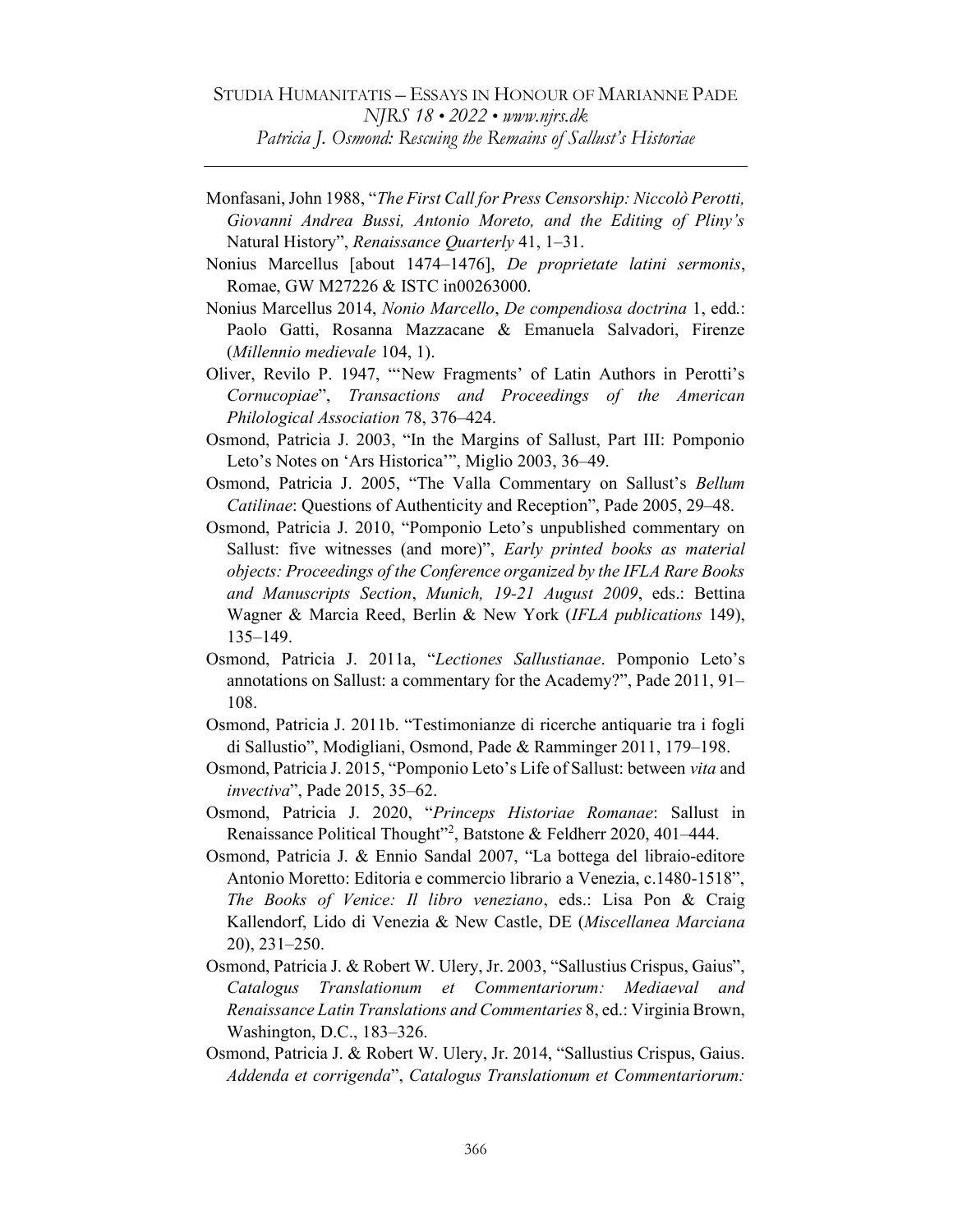Mediaeval and Renaissance Latin Translations and Commentaries 10, ed.: Greti Dinkova-Bruun, Toronto, 375–391.

- Pade, Marianne 2000, "Valla e Perotti", Studi Umanistici Piceni 20, 72–85.
- Pade, Marianne (ed.) 2005, On Renaissance Commentaries: Noctes Neolatinae. Hildesheim.
- Pade, Marianne 2005a, "Niccolò Perotti's Cornu copiae: Commentary on Martial and Encyclopedia", Pade 2005, 49–63.
- Pade, Marianne 2007, "Un nuovo codice pomponiano? Appunti sulle relazioni tra Niccolò Perotti e Pomponio Leto", Pomponio Leto e la prima accademia romana, edd.: Chiara Cassiani & Myriam Chiabò, Roma (Roma nel Rinascimento inedita saggi 37), 25–40.
- Pade, Marianne, Giancarlo Abbamonte, Concetta Bianca, Julia H. Gaisser, Anna Modigliani, Patricia Osmond & Johann Ramminger (eds.) 2007, Repertorium Pomponianum, www.repertoriumpomponianum.it, 7 January 2022.
- Pade, Marianne 2008, "London, British Library, King's 32", Pade, Abbamonte, Bianca, Gaisser, Modigliani, Osmond & Ramminger 2007, www.repertoriumpomponianum.it/mss\_et\_inc/bl\_kings\_32.htm, 3 January 2022.
- Pade, Marianne (ed.) 2011a, On Renaissance Academies: Proceedings of the International Conference "From the Roman Academy to the Danish Academy in Rome, Dall'Accademia Romana all'Accademia di Danimarca a Roma, The Danish Academy in Rome, 11–13 October 2006, Rome (Analecta Romana Instituti Danici: Supplementum 42).
- Pade, Marianne 2011b, "Lectiones Sallustianae: The 1490 Sallust Annotations, the Presentation Copy", Pade 2011a, 109–122.
- Pade, Marianne 2011c, "Pomponio Leto e la lettura di Marziale nel Quattrocento", Modigliani, Osmond, Pade & Ramminger 2011, 95–114.
- Pade, Marianne 2014, "The Material Fortune of Niccolò Perotti's Cornu Copiae in the Fifteenth and Sixteenth Centuries", Neo-Latin Philology: Old Tradition, New Approaches, ed.: Marc van der Poel, Leuven (Humanistica Lovaniensia: Supplementa 25), 72–87.
- Pade, Marianne (ed.) 2015a, Vitae Pomponianae, Biografie di autori antichi nell'Umanesimo romano / Lives of Classical Writers in Fifteenth-Century Roman Humanism: Proceedings of the Conference Held at the Danish and American Academies of Rome, 23–24 April 2013), Renæssanceforum 9.
- Pade, Marianne 2015b, "The Vitae Statii. Niccolò Perotti and Pomponio Leto", Pade 2015a, 139–155.
- Pade, Marianne (ed.) 2017, "Pomponius Laetus, Papinii Statii vita"<sup>2</sup>, Pade, Abbamonte, Bianca, Gaisser, Modigliani, Osmond & Ramminger 2007,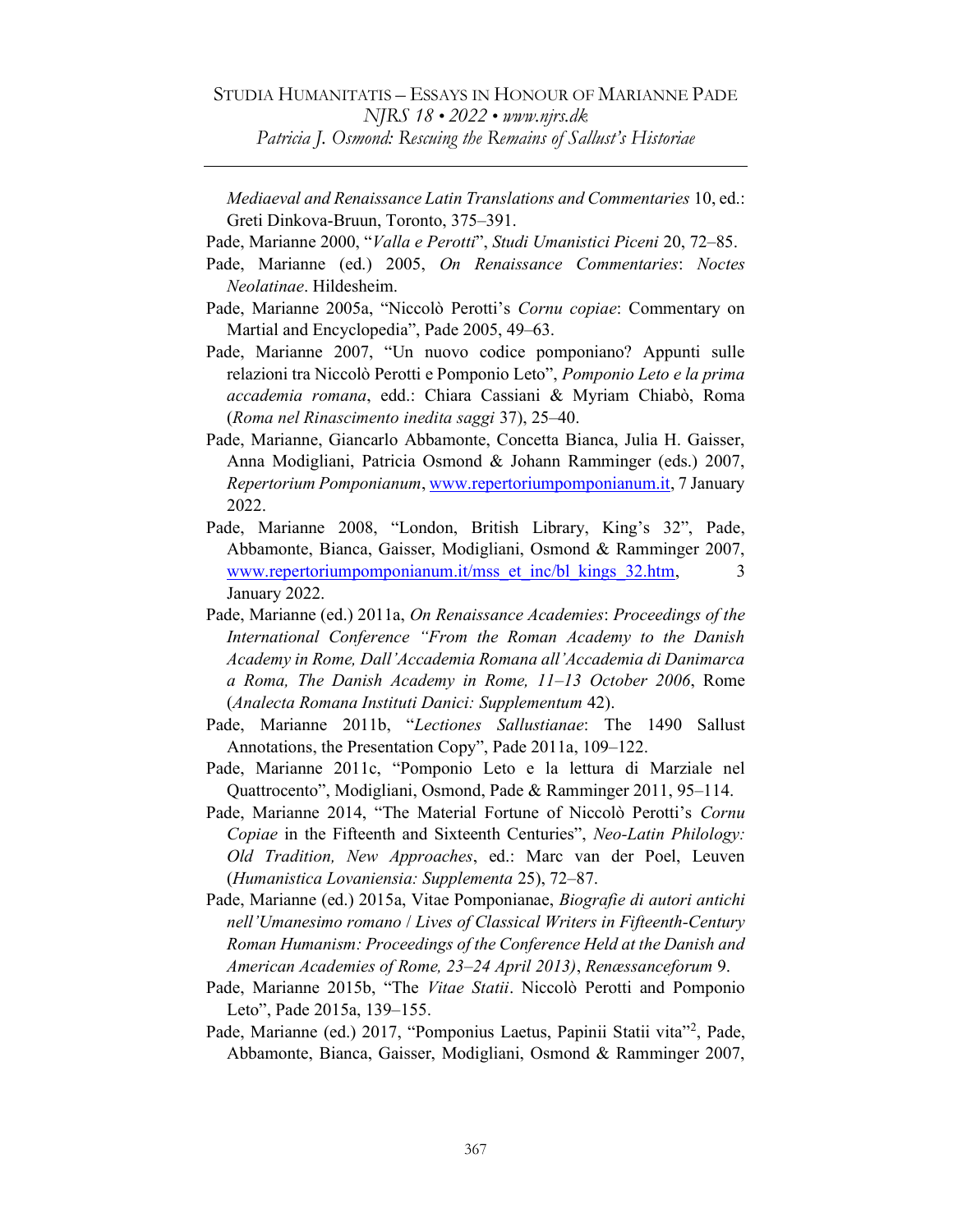www.repertoriumpomponianum.it/textus/leto\_vita\_statii.htm, 3 January 2022.

- Pade, Marianne 2021, "The paratexts to the printed editions of Niccolò Perotti's Cornu copiae: commissions, patronage and intended readership", I paratesti nelle edizioni a stampa dei classici greci e latini XV–XVIII sec., eds.: Giancarlo Abbamonte, Marc Laureys & Lorenzo Miletti, Pisa, 231– 251.
- Percival, W. Keith 1979, "Renaissance Grammar: Rebellion or Evolution?", Interrogativi dell'Umanesimo: Atti del X Convegno internazionale del Centro Studi Umanistici, Montepulciano 1973 2, ed.: Giannangiola Tarugi, Firenze, 73–90.
- Percival, W. Keith 2010, "Pomponio Leto's Grammatical Writings", Pade & Abbamonte & Bianca & Gaisser & Modigliani & Osmond & Ramminger 2007, www.repertoriumpomponianum.it/themata/ grammatical\_writings.htm, 3 January 2022.
- Percival, W. Keith 2018, "Nicolaus Perottus, Vita Martialis", Pade, Abbamonte, Bianca, Gaisser, Modigliani, Osmond & Ramminger, www.repertoriumpomponianum.it/textus/perotti vita martialis.htm, 3 January 2022.
- Perotti, Niccolò 1473, Rudimenta grammatices, Romae, GW M31241 & ISTC ip00300000.
- Perotti, Niccolò 1474, Rudimenta grammatices, Romae, GW M31231 & ISTC ip00302000.
- Perotti, Niccolò 1476, Rudimenta grammatices, Romae, GW M31232 & ISTC ip00305500.
- Perotti, Niccolò 1989–2001, Cornu copiae seu linguae Latinae commentarii 1–8, edd.: Jean-Louis Charlet, Giancarlo Abbamonte, Monique Furno, Pernille Harsting, Marianne Pade, Johann Ramminger & Fabio Stok, Sassoferrato 1989–2001, Pade, Abbamonte, Bianca, Gaisser, Modigliani, Osmond & Ramminger 2007, www.repertoriumpomponianum.it/textus/perotti\_cornu\_copiae.htm, 6 January 2022.
- Petrarca, Francesco [1945], Rerum memorandarum libri, ed.: Giuseppe Billanovich, Firenze (Edizione nazionale delle opere di Francesco Petrarca 5, 1).
- Plinius Secundus, Gaius 1473, Historia naturalis, Romae, GW M34308 & ISTC ip00789000.
- Polybius [1472], Historiae, tr.: Niccolò Perotti, Romae, GW M34818 & ISTC ip00907000.
- Ramminger, Johann (ed.) 2017, "Nicolaus Perottus, Preface of the commentary to Statius' Silvae", Pade, Abbamonte, Bianca, Gaisser,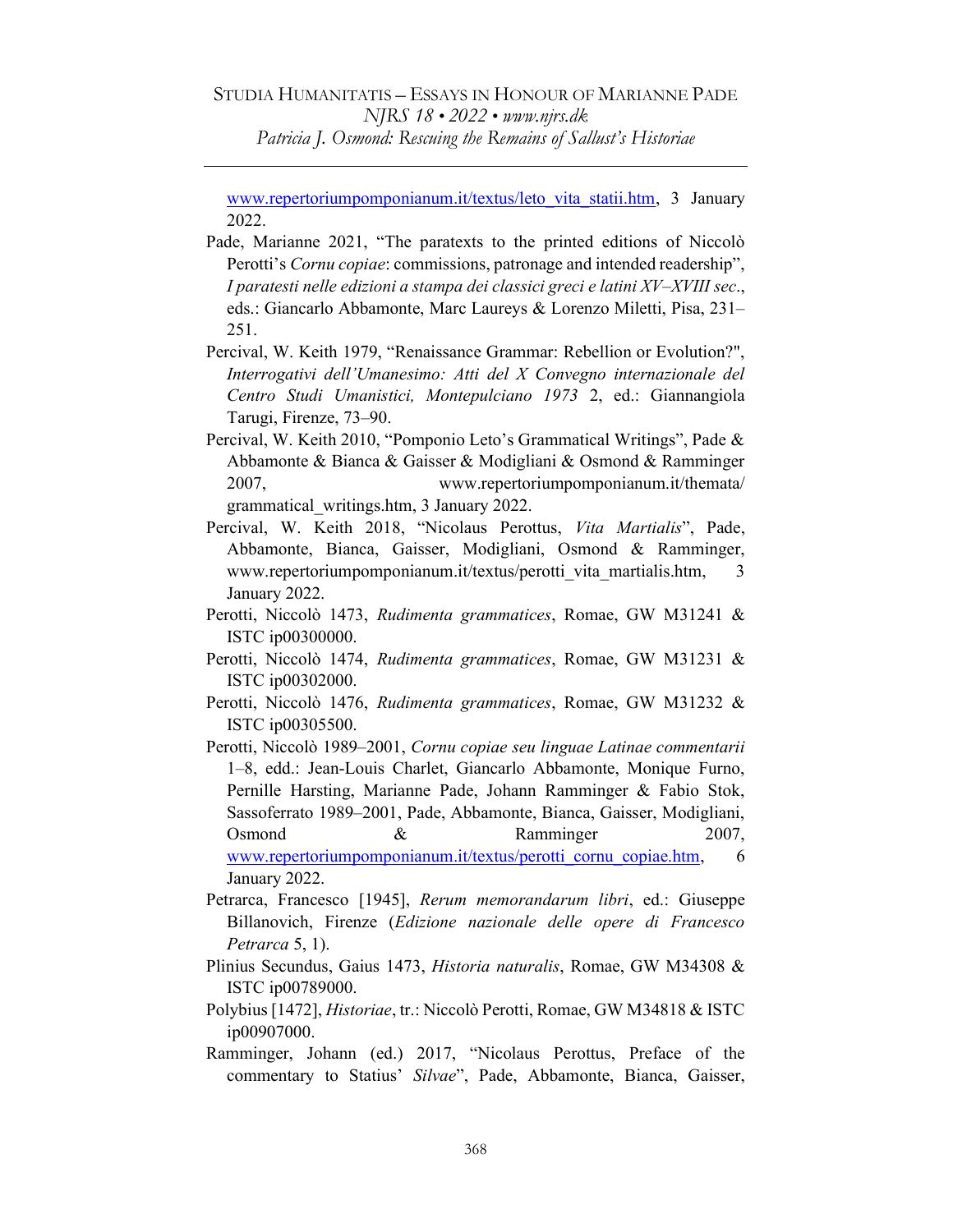Modigliani, Osmond & Ramminger 2007, www.repertoriumpomponianum.it/textus/perotti\_pref\_silv.htm, 3 January 2022.

Ramminger, Johann (ed.) 2018a, "Pomponio Leto, Letter to Gaspare Biondo", Pade, Abbamonte, Bianca, Gaisser, Modigliani, Osmond & Ramminger 2007, www.repertoriumpomponianum.it/textus/leto\_gasp\_biondo.htm, 4

January 2022.

- Ramminger, Johann (ed.) 2018b, "Nicolaus Perottus, Vita Martialis", Pade, Abbamonte, Bianca, Gaisser, Modigliani, Osmond & Ramminger 2007, www.repertoriumpomponianum.it/textus/perotti vita martialis.htm, 3 January 2022.
- Reynolds, Leighton Durham (ed.) 1983, Texts and Transmission: A Survey of the Latin Classics, Oxford.
- Sallustius Crispus, Gaius 1475, Ex libris Historiarum orationes et epistolae, Romae, GW M39607 & ISTC is00091000.
- Sallustius Crispus, Gaius [after Sept. 1475], Ex libris Historiarum orationes et epistolae, [Mantuae], GW M39670 & ISTC is00092000.
- Sallustius Crispus, Gaius [not after 1478], Opera, Parisiis, GW M39651 & ISTC is00065000.
- Sallustius Crispus, Gaius 1490, Opera, ed.: Pomponio Leto, Romae, GW M39655 & ISTC is00075000.
- Sallustius Crispus, Gaius 1491, Opera, ed.: Pomponio Leto, Venetiis, GW M39607 & ISTC is00076000.
- Sallustius Crispus, Gaius 1991, C. Sallustii Crispi Iugurtha, Historiarum Fragmenta Selecta, Appendix Sallustiana, ed.: Leighton Durham Reynolds, Oxford (Oxford Classical Texts).
- Sallustius Crispus, Gaius 1992–1994, Sallust, The Histories 1–2, ed. & tr.: Patrick McGushin, Oxford.
- Sallustius Crispus, Gaius 2015a, C. Sallusti Crispi Historiae 1: Fragmenta 1.1–146, eds.: Antonio La Penna & Rodolfo Funari, Berlin (Texte und Kommentare 51).
- Sallustius Crispus, Gaius 2015b, Sallust, Fragments of the Histories: Letters to Caesar, ed. &tr.: John T. Ramsey, Cambridge, Mass. (Loeb Classical Library 522).
- Santangelo, Federico 2020, "Sallust and the Annalists from Manuzio to Peter", L'historiographie romaine, morphologie, thématique et postérité d'un genre littéraire : Hommages à Martine Chassignet, éds.: Alban Badou, Mouna Essaidi & Yves Lehmann. Turnhout (Recherches sur les rhétoriques religieuses 33), 197–213.